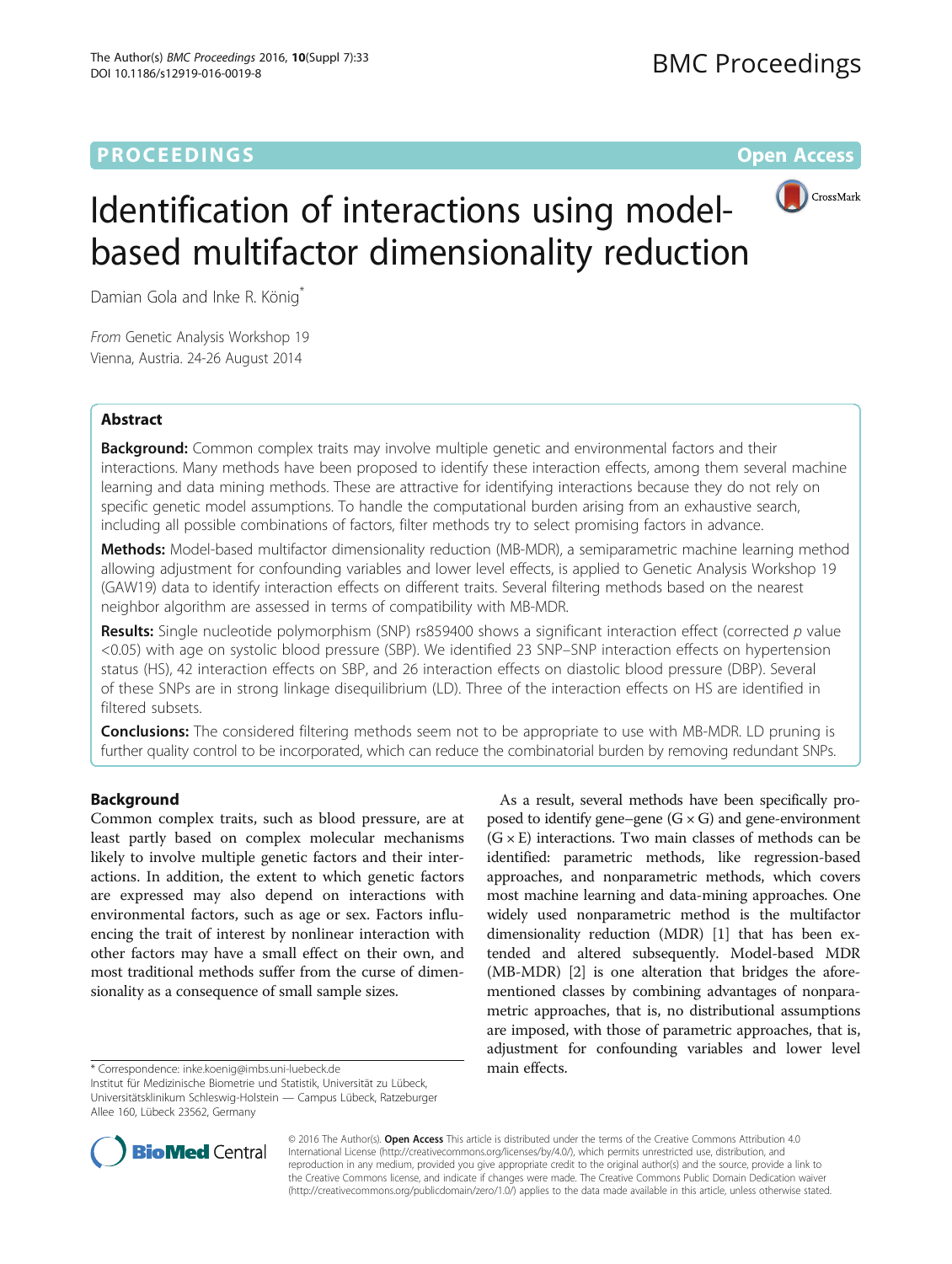To handle the combinatorial challenge of millions to billions of possible factor combinations, filter algorithms have been proposed that select interesting factors in a preprocessing manner.

These approaches are combined in this study in application on Genetic Analysis Workshop 19 (GAW19) data to detect interactions and assess the usability of filter methods.

#### Methods

#### Data

Data provided by the GAW19 are used [[3\]](#page-3-0). As real phenotype data, we use age, sex, systolic blood pressure (SBP), diastolic blood pressure (DBP), and antihypertensive medication (BPMEDS). We use high-quality hard genotype calls and restrict our analyses to biallelic variants, resulting in 163,622 single-nucleotide polymorphisms (SNPs). Hypertension status (HS) is defined by SBP >140 mmHg and DBP >90 mmHg or BPMEDS usage, yielding 219 cases and 1632 controls. Because of missing phenotype data, 92 samples were excluded.

### Quality control

For quality control, we use a stepwise routine. In every step, samples with a call rate of less than 97 % or deviation from mean heterozygosity of more than three SD are excluded. Likewise, SNPs with a call rate of less than 98 % are excluded, separately for cases and controls, minor allele frequency (MAF) less than  $1\%$ , or a p value of less than 0.00001 in a test for deviation from Hardy-Weinberg equilibrium (HWE) in controls. Steps are repeated until no more samples or SNPs are excluded. On the remaining data set principal components are analyzed to find genetic outliers. To find genetic relatives, SNPs are analyzed with R package [[4](#page-4-0)] SNPRelate [[5](#page-4-0)], and identity-by-descent (IBD) and identity-by-state (IBS) estimates are used to determine samples to remove.

### Filtering of single-nucleotide polymorphisms

Filter methods can be applied to reduce the set of possible SNP combinations, thus reducing the computational burden in interaction analyses. These methods aim to select potentially important SNPs for subsequent analyses. We used nearest-neighbor-based filtering methods, namely Relief [[6\]](#page-4-0), ReliefF [[7\]](#page-4-0), Tuned ReliefF (TuRF) [[8\]](#page-4-0), Spatially Uniform ReliefF (SURF) [\[9](#page-4-0)], SURF\* [[10\]](#page-4-0), multiSURF (multiple runs of SURF), and SURF\*nTuRF (combination of SURF\* and TuRF). Basically, all these filtering methods assign a weight to each SNP based on whether the nearest neighbor(s) of the same affection status and the nearest neighbor(s) of the other affection status group have the same or different genotypes. For further information on these methods, we refer you to the literature. All filtering methods are implemented in the MDR software package (ver. 3.0.2, [http://sourceforge.net/projects/mdr/\)](http://sourceforge.net/projects/mdr/).

We apply all filtering methods to the qualitycontrolled data to select the 1000 top-weighted SNPs, using HS as affection status. All other parameters are set to default. For continuous traits such as DBP and SBP, these filtering methods are not applicable.

#### Model-based multifactor dimensionality reduction

MB-MDR [[2](#page-3-0)] aggregates SNP combinations into risk groups with strong evidence regarding high or low risk of disease. Thus, the high-dimensional space of SNP combinations is reduced to a new 1-dimensional factor to increase the power to detect interactions. Applied to the analysis of SNP-SNP interactions in the Genetic Analysis Workshop (GAW) data the steps of MB-MDR are as follows:

Step 1: Dimensionality reduction.

- 1. Select two SNPs with three possible discrete genotypes each.
- 2. Represent combination of selected SNPs in 2 dimensional space as cells  $c_i$ , eg, 0–0, 0–1,...
- 3. For  $j = 1, \ldots, 9$ , evaluate significance of association test  $T_i$  on  $c_i$  versus all other cells. The appropriate test depends on the trait. For HS a  $\chi^2$ -test is used; for DBP and SBP a t-test is used.

If  $T_i$  is not significant, label  $c_i$  as O ("no evidence"); Else if  $T_i > 0$ , label  $c_i$  as  $H(\text{igh})$  risk; Else label  $c_i$  as  $L(ow)$  risk.

- Step 2: Association test on lower-dimensional construct.
	- 1. Perform association test  $T_H$ , comparing H versus  ${L, O}$ . Again, selection of association test depends on the trait (see Step 1).
	- 2. Perform association test  $T_L$ , comparing L versus {H, O}. Again, selection of association test depends on the trait (see Step 1).
	- 3. Select max $(T_H, T_L)$ .

Step 3: Significance assessment.

- 1. Repeat Steps 1 and 2 for each possible SNP combination.
- 2. Assess significance of each max $(T_H, T_I)$  by permutation-based maxT multiple-testing correction algorithm [\[11](#page-4-0)].

The extension of the algorithm to higher-order interactions is straightforward. Furthermore, one SNP can be replaced by any environmental factor (age, sex) with discrete states to analyze  $G \times E$  interactions. It should be noted that the term "model-based" in MB-MDR alludes to the use of statistical tests in Steps 1 and 2. For our analyses, we use the C++ implementation of MB-MDR (ver. 4.1.0, [http://](http://www.statgen.ulg.ac.be/software.html) [www.statgen.ulg.ac.be/software.html](http://www.statgen.ulg.ac.be/software.html)); for further information on this method, we refer the reader to the literature.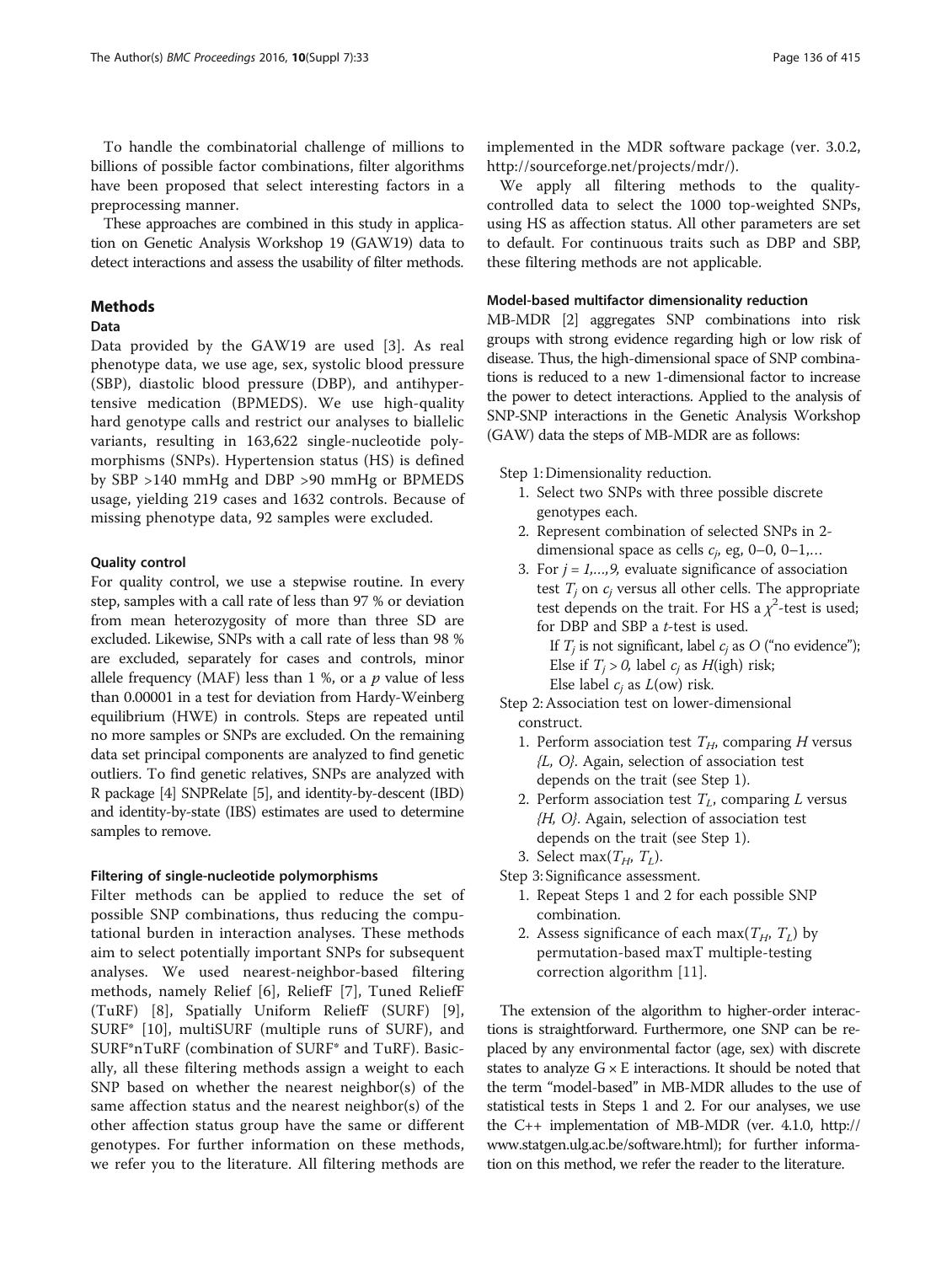| Trait      | Env. Factor              | <b>SNP</b>  | Chr. | Position    | Gene        | $p$ Value              |  |
|------------|--------------------------|-------------|------|-------------|-------------|------------------------|--|
| <b>HS</b>  | $\overline{\phantom{0}}$ | rs145441374 | 13   | 53 420 325  | PCDH8       | $8.135 \times 10^{-5}$ |  |
|            | $\overline{\phantom{0}}$ | rs1639      | 19   | 45 772 798  | <b>DMPK</b> | $1.883 \times 10^{-5}$ |  |
|            |                          | rs1991818   | 19   | 51 485 013  | KLK7        | $4.645 \times 10^{-5}$ |  |
| <b>DBP</b> | $\overline{\phantom{0}}$ | rs2073371   | 21   | 32 493 204  | TIAM1       | $7.396 \times 10^{-5}$ |  |
| <b>SBP</b> | Age                      | rs859400    |      | 175 375 334 | TNR         | 0.0415                 |  |

**Table 1** Main effects and  $G \times E$  interaction effects  $a$ 

<sup>a</sup> Results of model-based multifactor dimensionality reduction (MB-MDR) analyses for main effects of single-nucleotide polymorphisms (SNPs) and with sex and age (young, middle, old) as environmental factors (Env. Factor). Traits are hypertension status (HS), systolic blood pressure (SBP) and diastolic blood pressure (DBP). Interactions with  $p$  value <0.05 are shown with chromosome (Chr.), position and associated gene

#### Genome-wide analysis of main effects

To assess the main effects of SNPs on HS, SBP, and DBP, MB-MDR is used with default settings but switched off interaction. We use a maximum of 100,000,000 permutations and the MAXT option for multiple-testing correction to obtain  $p$  values. Thus,  $p$  values are corrected for multiple testing within each of the analyses on HS, SBP, and DBP only. For computational feasibility, after each 100,000 permutations, the upper bound of a 95 % confidence interval, around 1.5 times the inverse of all permutations so far, is calculated. SNPs with an estimated  $p$  value exceeding this bound are removed from further permutation runs.

## Model-based multifactor dimensionality reduction analyses for gene-environment interactions

We next analyze the interaction effects of all SNPs, using sex and age as environmental factors on HS, SBP, and DBP. Age is categorized into three balanced groups (young, middle, old). For adjustment for main effects, we use the co-dominant method of MB-MDR as suggested by Mahachie John et al [\[12\]](#page-4-0). We use 10,000 permutations and the speedMAXT option for multiple-testing correction to obtain  $p$  values. Again,  $p$  values are corrected for multiple testing within each of the analyses on HS, SBP, and DBP only. We compare these interaction results with the results from the main effect analyses to ensure that main effects do not drive interaction results.

## Model-based multifactor dimensionality reduction analyses for SNP–SNP interactions

SNP–SNP interaction analyses on HS, SBP, and DBP are performed on the full set of SNPs, as well as on the top

1000 filtered SNPs on HS. If the filters work adequately for MB-MDR, we expect an overlap of identified interactions. We use a maximum of 10,000 permutations and speedMAXT option for multiple-testing correction to obtain  $p$  values. As before,  $p$  values are corrected for multiple testing within each of the analyses on HS, SBP, and DBP only.

#### Results

In nine runs of quality control, 33 samples were excluded because of deviation from mean heterozygosity. In addition, one sample was excluded after IBD analyses. A total of 1,586,958 SNPs were excluded because of low MAF and 1806 SNPs were excluded because of deviation from HWE in controls. After quality control, 1820 samples (216 cases, 1604 controls) and 46,746 SNPs remained.

Table 1 shows the results of screening for main effects. We identified one SNP with a significant interaction effect with age on SBP. As an example for the internal representation of factor combinations in MB-MDR we refer to Fig. 1, which shows the interaction  $rs859400 \times$ age on SBP. We see a nonlinear interaction effect, as the risk for a higher SBP at every age depends on a different genotype at rs859400.

Figure [2](#page-3-0) shows the results of SNP–SNP interaction analyses on the full set of SNPs. We identified 23 SNP– SNP interactions on HS, 42 interactions on SBP, and 26 interactions on DBP. There are no intersecting interaction effects between traits. Two clusters can be identified for SBP, one involving SNPs on chromosomes 1 and 19 (11 SNP–SNP interaction effects; 6 and 2 SNPs on

| <b>Number of samples</b> |          |     |     |     | <b>HLO</b> matrix              |     |        |          |                |                |
|--------------------------|----------|-----|-----|-----|--------------------------------|-----|--------|----------|----------------|----------------|
|                          | rs859400 |     |     |     |                                |     |        | rs859400 |                |                |
|                          |          | 0   |     |     | Welch's t-test                 |     |        | 0        |                |                |
| Agec                     | young    | 139 | 333 | 167 | codominant                     | 4gc | young  | L        | H              | $\overline{O}$ |
|                          | middle   | 125 | 284 | 173 | adjustment for<br>main effects |     | middle | H        |                | L              |
|                          | old      | 141 | 284 | 174 |                                |     | old    |          | $\overline{O}$ | $\overline{O}$ |

Fig. 1 Interaction between age and rs859400 on systolic blood pressure. Left: Number of samples per factor combination. Right: Labels of cells as (H)igh or (L)ow risk or unknown (O)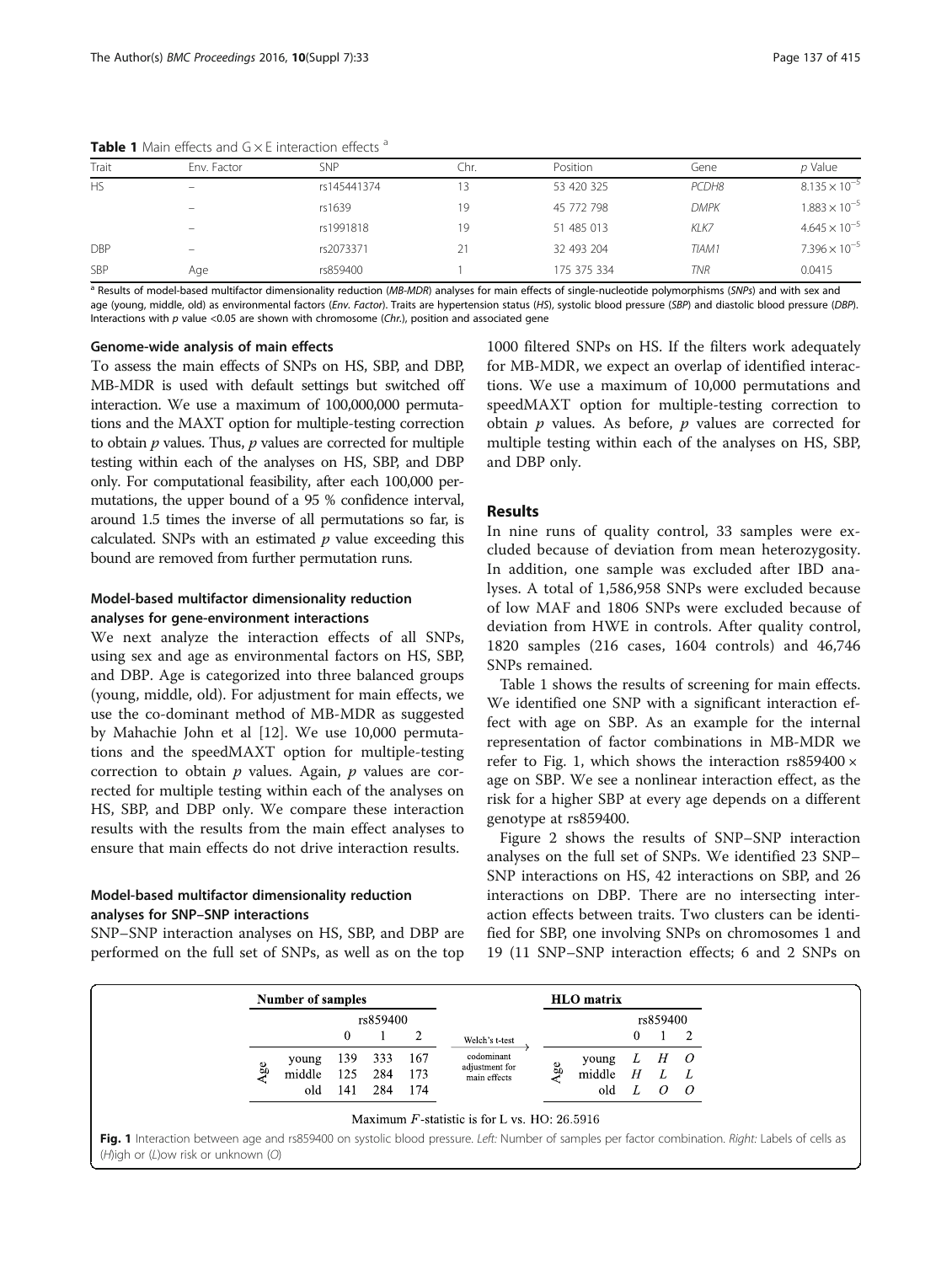<span id="page-3-0"></span>

in unfiltered and filtered subsets

chromosomes 1 and 19, respectively), another smaller cluster with SNPs on chromosomes 3 and 15 (7 SNP– SNP interaction effects; 3 and 6 SNPs on chromosomes 3 and 15, respectively). SNPs rs4802566 and rs4802565 on chromosome 19 in the first cluster are in strong linkage disequilibrium (LD)  $(r^2 = 0.9164)$ , as well as several other SNPs on the other chromosomes in both clusters.

Three interaction effects identified on the full set of SNPs are also contained in the filtered sets of SNPs: 1 by SURF, 2 by multiSURF. None of the other filtered sets of SNPs contain SNP pairs showing a  $p$  value of <0.05 in the full set of SNPs.

# **Discussion**

We successfully identified nonlinear  $G \times G$  and  $G \times E$ interaction effects with MB-MDR. None of the identified main effects triggered an interaction effect. Clearly, these interaction effects need replication to rule out falsepositive findings. For this, it might be of interest to compare our results to those of other GAW19 participants. The filtering methods considered did not select SNPs that are involved in the top interaction effects from the unfiltered set. A possible explanation is that the applied filter methods tend to select SNPs with a strong main effect. In contrast, MB-MDR is designed to identify nonlinear interactions, which may or may not have main effects as well.

# Conclusions

Filters based on a nearest-neighbor approach are not suitable for analyses with the MB-MDR method. Based on the full set of SNP data, several SNPs in strong LD are identified involved in interaction effects. Although this is to be expected, this shows that LD pruning is a further quality control to be incorporated as it can reduce the combinatorial burden by removing surrogate SNPs.

#### Acknowledgements

IRK was supported by the German Federal Ministry of Education and Research (BMBF, grant # 01ZX1313J).

#### Declarations

This article has been published as part of BMC Proceedings Volume 10 Supplement 7, 2016: Genetic Analysis Workshop 19: Sequence, Blood Pressure and Expression Data. Summary articles. The full contents of the supplement are available online at [http://bmcproc.biomedcentral.com/](http://bmcproc.biomedcentral.com/articles/supplements/volume-10-supplement-7) [articles/supplements/volume-10-supplement-7.](http://bmcproc.biomedcentral.com/articles/supplements/volume-10-supplement-7) Publication of the proceedings of Genetic Analysis Workshop 19 was supported by National Institutes of Health grant R01 GM031575.

#### Authors' contributions

IRK designed the overall study and DG conducted statistical analyses and drafted the manuscript. Both authors read and approved the final manuscript.

#### Competing interests

The authors declare that they have no competing interests.

#### Published: 18 October 2016

#### References

- 1. Ritchie MD, Hahn LW, Roodi N, Bailey LR, Dupont WD, Parl FF, Moore JH. Multifactor-dimensionality reduction reveals high-order interactions among estrogen-metabolism genes in sporadic breast cancer. Am J Hum Genet. 2001;69(1):138–47.
- 2. Calle ML, Urrea V, Vellalta G, Malats N, Steen KV. Improving strategies for detecting genetic patterns of disease susceptibility in association studies. Stat Med. 2008;27(30):6532–46.
- 3. Blangero J, Teslovich TM, Sim X, Almeida MA, Jun G, Dyer TD, Johnson M, Peralta JM, Manning AK, Wood AR, et al. Omics squared: human genomic,